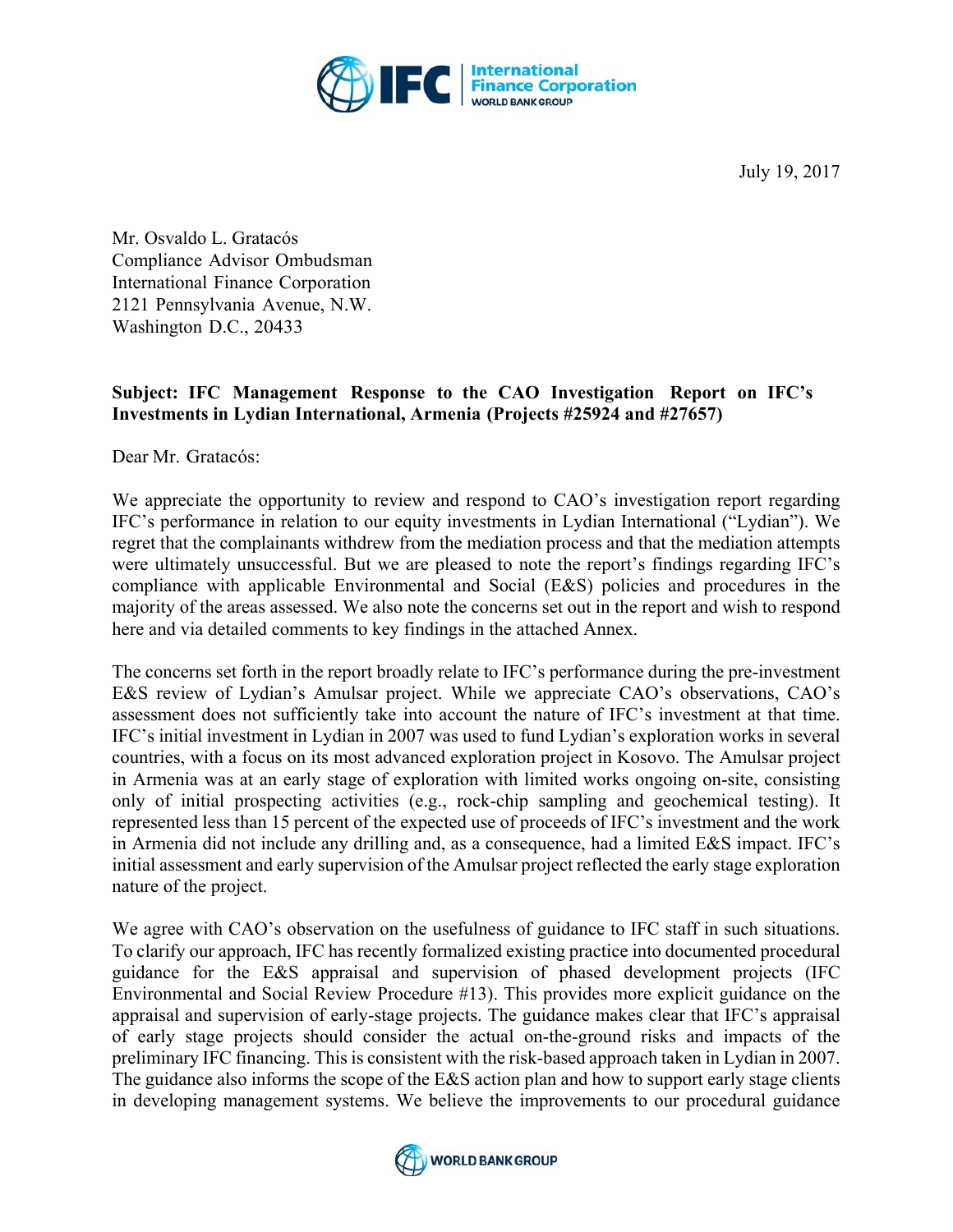address CAO's observations regarding clarity of the scope of IFC's pre-investment review and early supervision of projects.

While we agree with CAO's observation about the importance of staff guidance, we disagree with CAO's assessment that early expert scoping of E&S risks was required at the time of IFC's initial investment in Lydian. While scoping is an important part of impact identification, it would have been premature in 2007 and would not have revealed the risks later identified. No economically viable mineral resource had yet been identified, and hence the project footprint and area of influence were still unknown. Such scoping was undertaken by a reputable environmental consultancy in 2010, after a mineral resource was defined and Amulsar became Lydian's primary focus and before Lydian commenced a full Environmental & Social Impact Assessment (ESIA) for the project.

IFC made a number of investments in Lydian between 2007 and 2015. IFC's investments initially funded exploration works in a number of countries, and from 2010 onwards, continued exploration and feasibility studies for Lydian's flagship Amulsar project, while supporting the company in improving its E&S management practices. We are pleased to note that in its report, CAO recognizes IFC's contributions to the project in preparing an ESIA in line with IFC's Performance Standards and good international industry practice. This is a significant achievement and standard setting for Armenia's mining sector.

Given that Lydian has succeeded in attracting funding for mine development from private sector sources, IFC has divested its investment in Lydian, as we seek to deploy our capital where it is needed most to foster sustainable economic development. IFC is therefore no longer overseeing mine development. Nevertheless, we believe that the sustainable development of the Amulsar project has the potential to contribute to economic growth in Armenia.

We thank you for your report and look forward to continuing our dialogue with CAO. Please find in the Annex our more detailed responses to the key findings raised in the CAO Report.

Sincerely,

Ethiopis Tafara<br>Vice President and General Counsel Vice President Legal, Risk Compliance & Sustainability

Ethiopis Tafara **Dimitris Tsitsiragos**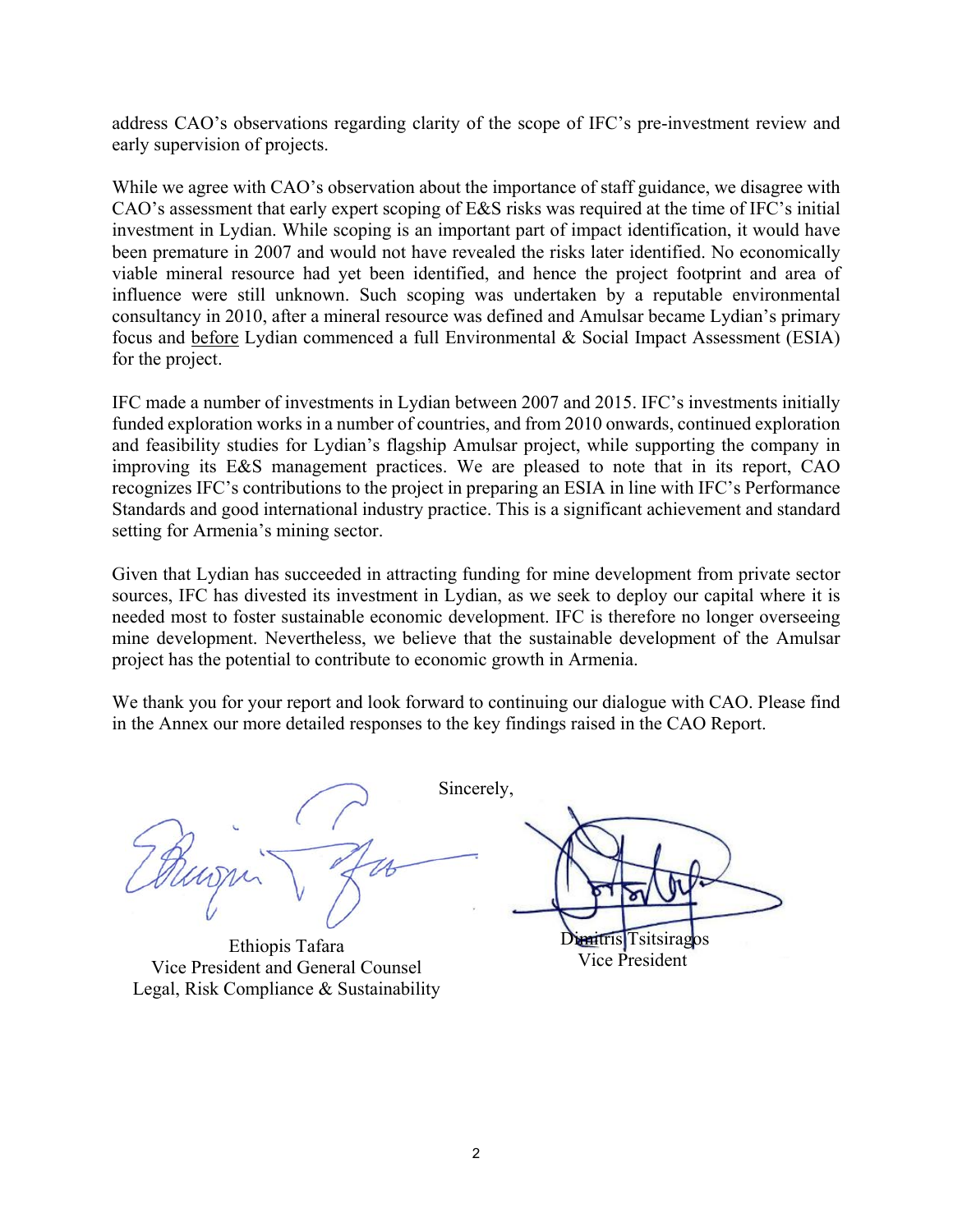|    | <b>CAO Findings</b>                                                                                                                                                                                                                                                                                                                                                                                                                                                                                                                | <b>IFC's Response</b>                                                                                                                                                                                                                                                                                                                                                                                                                                                                                                                                                                                                                                                                                                                                                                                                                                                     | <b>Actions Taken<sup>1</sup> or Proposed</b>                                                                                                                                                                                                                                                                                                                                                                                                                                                                                |
|----|------------------------------------------------------------------------------------------------------------------------------------------------------------------------------------------------------------------------------------------------------------------------------------------------------------------------------------------------------------------------------------------------------------------------------------------------------------------------------------------------------------------------------------|---------------------------------------------------------------------------------------------------------------------------------------------------------------------------------------------------------------------------------------------------------------------------------------------------------------------------------------------------------------------------------------------------------------------------------------------------------------------------------------------------------------------------------------------------------------------------------------------------------------------------------------------------------------------------------------------------------------------------------------------------------------------------------------------------------------------------------------------------------------------------|-----------------------------------------------------------------------------------------------------------------------------------------------------------------------------------------------------------------------------------------------------------------------------------------------------------------------------------------------------------------------------------------------------------------------------------------------------------------------------------------------------------------------------|
|    |                                                                                                                                                                                                                                                                                                                                                                                                                                                                                                                                    | Findings Related to IFC's Environmental and Social Pre-Investment Review (2007–2009)                                                                                                                                                                                                                                                                                                                                                                                                                                                                                                                                                                                                                                                                                                                                                                                      |                                                                                                                                                                                                                                                                                                                                                                                                                                                                                                                             |
| 1. | Finding: CAO finds shortcomings in<br>IFC's<br>2007<br>pre-investment<br>Environmental and Social (E&S) review<br>of the Amulsar project. In particular,<br>CAO notes the absence of E&S<br>information from the client and lack of a<br>site visit by an IFC E&S specialist.                                                                                                                                                                                                                                                      | In line with our procedures, IFC's pre-investment<br>review and E&S specialist site visit focused on Lydian's<br>most advanced exploration project at the time, which<br>was outside of Armenia. The Amulsar project in<br>Armenia was at an early stage of exploration with<br>limited work ongoing on-site (e.g., rock-chip sampling<br>and geochemical testing) and no drilling taking place.<br>For the same reason, Lydian's E&S assessments at this<br>early stage were also limited.<br>Lydian began increasing its attention on Amulsar in<br>2008, when drilling started on site. At that point, an IFC<br>Environmental Specialist visited Amulsar twice (June                                                                                                                                                                                                  | N/A                                                                                                                                                                                                                                                                                                                                                                                                                                                                                                                         |
| 2. | Finding: CAO notes a lack of early<br>expert scoping of E&S risks with regards<br>to IFC's pre-investment review of the<br>Amulsar project in 2007. Such E&S<br>scoping would have identified key risks<br>and provided a framework for the<br>development of the Environment and<br>Social Impact Assessment (ESIA) and<br>baseline studies.<br><i>Early risk scoping (Biodiversity):</i> In<br>$\bullet$<br>particular, CAO finds that neither<br>IFC's initial appraisal nor its early<br>supervision of the project identified | and October 2008) and regularly through the remaining<br>time of IFC's investment.<br>In 2007, Amulsar was at an early exploration stage. Any<br>future mine development was inherently uncertain, and<br>the potential footprint of such development was not yet<br>known. Accordingly, even though IFC agrees that early<br>scoping is an important part of impact identification, we<br>believe that a scoping exercise in 2007 was not<br>warranted given the early nature of the project and low<br>level of activities/risks at the Amulsar site at the time.<br>Even if an expert scoping exercise had been carried out,<br>IFC does not believe that it would have revealed the<br>risks later identified. Specifically, the identification of<br>the plant species Potentilla porphyrantha was only<br>possible through detailed in-field surveys carried out by | Since 2007, IFC's due diligence<br>evolved.<br>have<br>IFC's<br>processes<br>specialists now have access to tools they<br>can use to augment their initial project<br>assessment.<br>In 2009, IFC introduced the use of the<br><b>Integrated Biodiversity Assessment Tool</b><br>(IBAT). IBAT provides access to<br>geospatial information related<br>to<br>international recognized biodiversity<br>sensitive areas to help IFC identify<br>sensitive species/habitats early on and<br>focus any additional efforts during |

## **Annex. IFC Tabulated Management Response: Lydian International**

 $1$  Listed hereunder are actions IFC has taken as part of its supervision of the project to address certain CAO findings, both project specific, and/or changes in IFC's corporate policies and procedures, which have been triggered by IFC's wider experience in the sector, including this project. Since IFC is no longer a shareholder in Lydian, we are no longer able to request project-specific actions from Lydian. Proposed actions are therefore limited to IFC actions.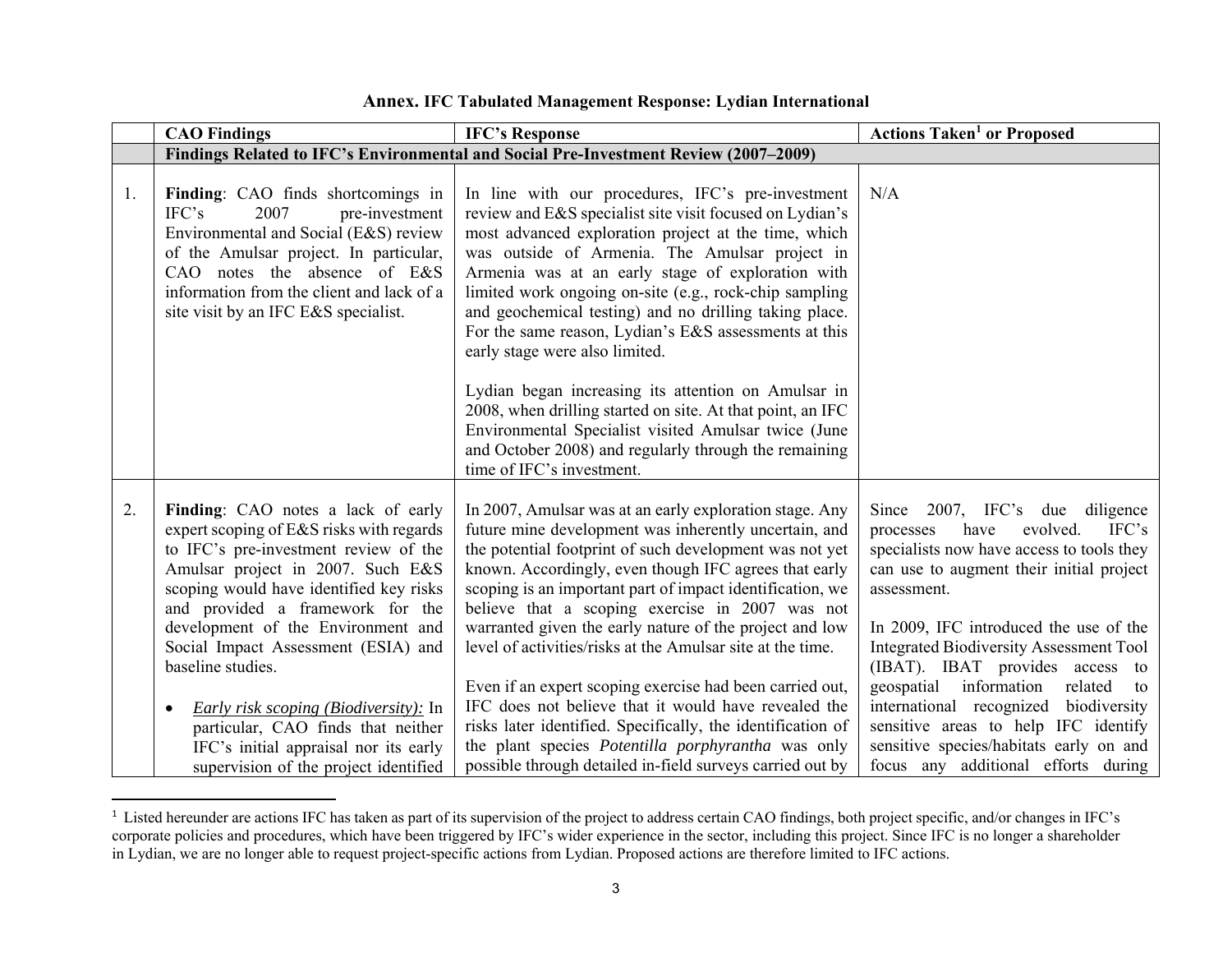|    | biodiversity as an important issue,<br>and IFC did not trigger the<br>application of Performance Standard<br>(PS) 6 to the project. As a<br>consequence, IFC's appraisal and<br>early supervision did not provide<br>assurance that the client was in a<br>position to meet the requirements of<br>PS6 in relation to critical habitats.<br>scoping<br>Early<br>risk<br>$(socio-$<br>$\bullet$<br>economic): CAO finds that the area<br>of influence of the project was not<br>expressly considered during the<br>E&S review for IFC's 2007 and<br>2009<br>investments.<br>As<br>a<br>early<br>consequence,<br>no<br>socioeconomic risk scoping was<br>conducted. Risks posed by the<br>development of a mine to the tourist<br>economy, as well as potential<br>community concerns, were thus not<br>identified and relevant requirements<br>in relation to these issues were not<br>triggered. | highly trained international specialists. This was<br>requested by IFC as part of the ESIA baseline data<br>collection process, once the project footprint was<br>defined. In fact, it was IFC's requirements and their<br>implementation that revealed the presence of this<br>population of species previously unknown.<br>A scoping exercise was carried out by Wardell<br>Armstrong in 2010 (Amulsar Open Pit Gold Project<br>Scoping Report-Armenia), once a technical project<br>footprint was defined and prior to Lydian embarking on<br>the development of the ESIA for mine development.<br>That scoping study also identified tourism activities in<br>Jermuk as a key economic activity. Accordingly,<br>potential project impacts to tourism activities in Jermuk<br>were therefore addressed as part of the ESIA. | appraisal and supervision on these<br>aspects of the project.<br>While IBAT has enhanced staff's ability<br>to undertake early screening of<br>biodiversity as part of the initial<br>appraisal, in the case of Lydian, IBAT<br>would not have identified the Amulsar<br>mountain, where initial prospecting<br>activities were carried out, as an area of<br>high biodiversity value because it was<br>not within any national or international<br>recognized biodiversity areas at the time.<br>Hence, we believe PS6 would not have<br>been triggered during the initial<br>appraisal. As noted, the presence of the<br>population of Potentilla porphyrantha<br>was only revealed later as part of<br>specialized baseline data collection,<br>which was undertaken as part of the<br>ESIA process once the project footprint<br>had been defined. |
|----|--------------------------------------------------------------------------------------------------------------------------------------------------------------------------------------------------------------------------------------------------------------------------------------------------------------------------------------------------------------------------------------------------------------------------------------------------------------------------------------------------------------------------------------------------------------------------------------------------------------------------------------------------------------------------------------------------------------------------------------------------------------------------------------------------------------------------------------------------------------------------------------------------|---------------------------------------------------------------------------------------------------------------------------------------------------------------------------------------------------------------------------------------------------------------------------------------------------------------------------------------------------------------------------------------------------------------------------------------------------------------------------------------------------------------------------------------------------------------------------------------------------------------------------------------------------------------------------------------------------------------------------------------------------------------------------------------------------------------------------------|--------------------------------------------------------------------------------------------------------------------------------------------------------------------------------------------------------------------------------------------------------------------------------------------------------------------------------------------------------------------------------------------------------------------------------------------------------------------------------------------------------------------------------------------------------------------------------------------------------------------------------------------------------------------------------------------------------------------------------------------------------------------------------------------------------------------------------------------------------|
| 3. | Finding: CAO notes an overreliance by<br>IFC on statements of commitment by the<br>Given the<br>client's management.<br>complexity of the project, acknowledged<br>gaps in client capacity, and its lack of<br>E&S track record, a more detailed and<br>structured Environmental and Social<br>Action Plan (ESAP) would have been<br>appropriate at the pre-investment stage.                                                                                                                                                                                                                                                                                                                                                                                                                                                                                                                    | We agree that the capacity of junior mining companies<br>is often limited and needs to be developed over time as<br>the project progresses to development. Supporting<br>clients in such iterative capacity development and<br>developing an improved understanding of Good<br>International Industry Practice (GIIP), such as IFC's<br>Performance Standards, is a clear value that IFC can<br>bring to its investee companies and is part of our<br>development role.<br>Lydian's management capacity was assessed at the<br>appraisal stage and deemed sufficient for exploration-<br>stage activities, with the ESAP requirement to build-up                                                                                                                                                                                | IFC has formalized its long practice of<br>assessing early project risks into<br>documented procedural guidance for the<br>E&S appraisal and supervision of phased<br>development<br>projects<br>(IFC)<br>Environmental and Social Review<br>Procedure #13). This provides more<br>explicit guidance to manage the<br>appraisal and supervision of early-stage<br>projects, including guidance on the<br>scope of the ESAP which should be<br>aligned with the preliminary activities<br>financed by IFC.                                                                                                                                                                                                                                                                                                                                              |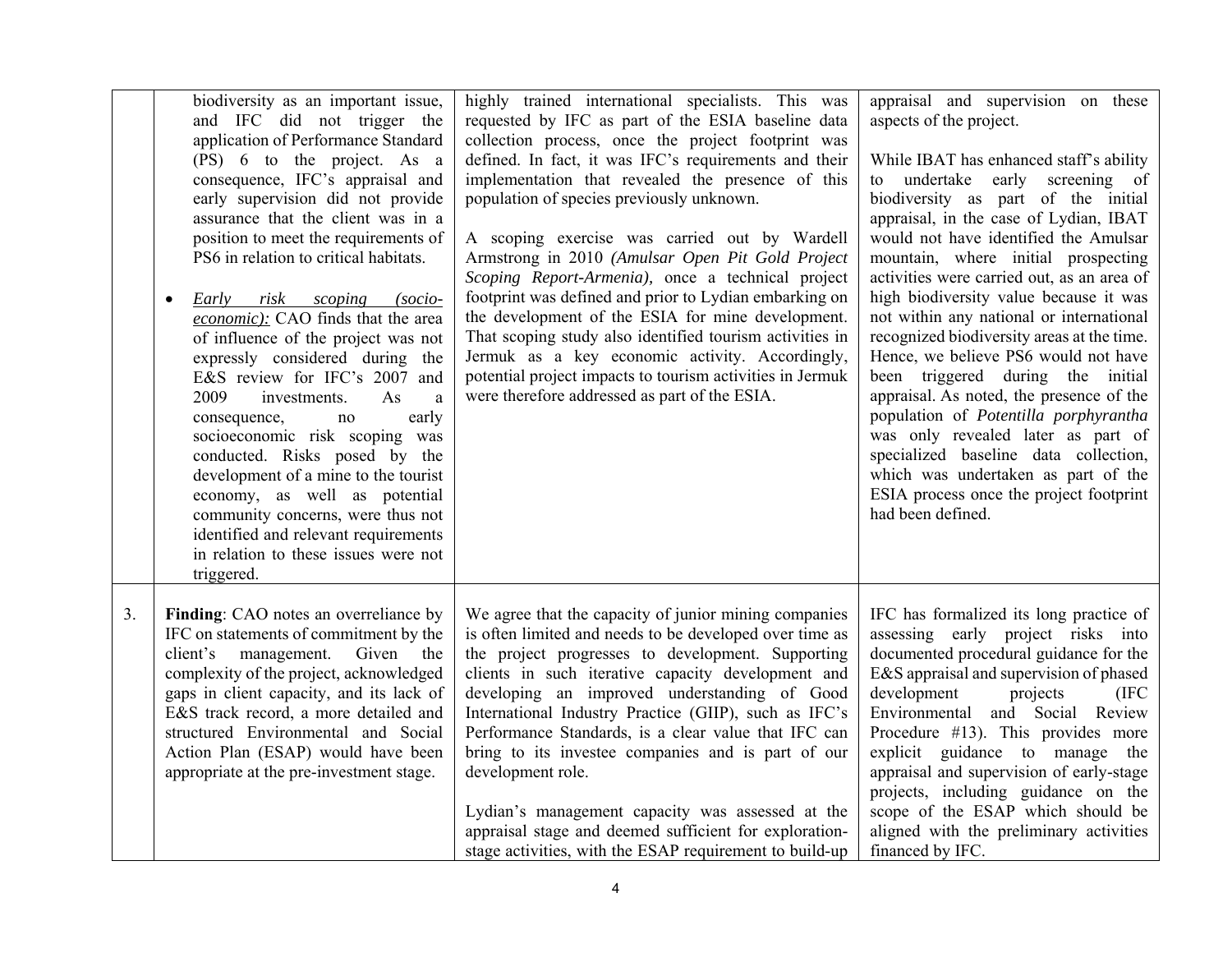|    |                                                                                                                                                                                                                                                                                                                                                                                                                                                                                                                                                                          | management capacity as the project progressed. In<br>addition, Lydian's management showed solid<br>commitment to E&S responsibility. This was initially<br>demonstrated in discussions with the company's<br>management and by Lydian signing up to the ESAP<br>requirements and implemented in practice over time<br>(albeit at times requiring interventions by IFC to ensure<br>adherence to the ESAP).                                                                                                                                                                                                                                                                                                                                                                                                |                                                                                                                                                                                       |
|----|--------------------------------------------------------------------------------------------------------------------------------------------------------------------------------------------------------------------------------------------------------------------------------------------------------------------------------------------------------------------------------------------------------------------------------------------------------------------------------------------------------------------------------------------------------------------------|-----------------------------------------------------------------------------------------------------------------------------------------------------------------------------------------------------------------------------------------------------------------------------------------------------------------------------------------------------------------------------------------------------------------------------------------------------------------------------------------------------------------------------------------------------------------------------------------------------------------------------------------------------------------------------------------------------------------------------------------------------------------------------------------------------------|---------------------------------------------------------------------------------------------------------------------------------------------------------------------------------------|
| 4. | Finding: CAO finds that IFC's pre-<br>investment review of issues related to<br>consultation was not commensurate to<br>the risk, thus being noncompliant with<br>requirements<br>of the<br>the<br>2006<br>Sustainability Policy. CAO finds that<br>IFC did not include in the E&S Action<br>Plan sufficient requirements (deadlines,<br>need<br>for<br>adequate<br>expertise,<br>documentation, and reporting) to ensure<br>that implementation of the client's<br>Public Consultation and Disclosure Plan<br>(PCDP) would be consistent with the<br>objectives of PS1. | As per our procedures, IFC assessed the client's policies<br>and procedures on stakeholder engagement. In IFC's<br>opinion, the corporate-level Public Consultation and<br>Disclosure Strategy, as well as the project-level PCDP<br>were appropriate for the activities ongoing on site. The<br>ESAP included a requirement for Lydian to report on<br>implementation of these procedures on an annual basis.<br>IFC therefore considers the ESAP requirements to be<br>adequate in that regard.<br>IFC, however, acknowledges shortcomings in the<br>documentation of IFC's ongoing review of Lydian's<br>plans and procedures for community engagement in the<br>early years of supervision. The supervision<br>documentation was improved in the later years of<br>supervision, as recognized by CAO. | N/A                                                                                                                                                                                   |
| 5. | Finding: CAO notes that IFC's initial<br>determination that the project had broad<br>community support (BCS) was not<br>supported by social analysis or expert<br>opinion.                                                                                                                                                                                                                                                                                                                                                                                               | IFC acknowledges that the practices around conducting<br>and documenting BCS in 2007 were still evolving. At<br>the time of IFC's initial appraisal, the BCS<br>determination of Amulsar did not include social analysis<br>or the opinion of a Social Development Specialist. As<br>highlighted, the Amulsar project was in the early<br>exploration phase. After the focus shifted to Armenia,<br>IFC Social Development Specialists later completed a<br>BCS assessment for the Amulsar project, which was<br>documented.                                                                                                                                                                                                                                                                              | IFC has since strengthened internal<br>practices and guidance for assessing and<br>documenting BCS prior to presenting<br>projects to IFC's Board of Directors,<br>where appropriate. |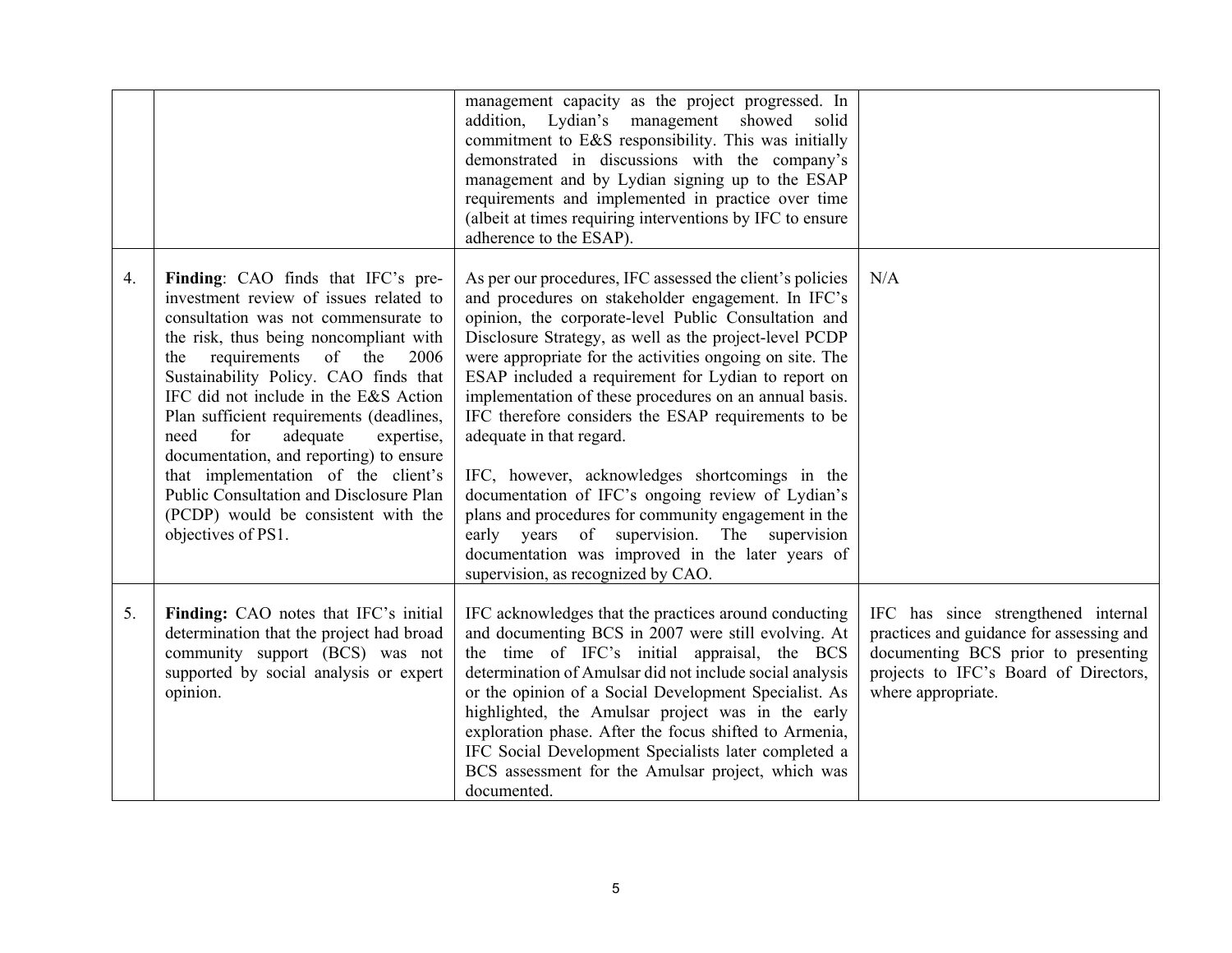|    | Findings related to early years of supervision (2007–2013)                                                                                                                                                                                                                                                                                                                                                                                                                                                                                                                                                                                                                                                                                                                                                                                                                                                                            |                                                                                                                                                                                                                                                                                                                                                                                                                                                                                                                                                                                                                                                                                                                                                                                                                                                                                                                                                                                                                                                                                                                                                                                                                                                        |                                                                                                                                                                                                                                                                                                                                                                                                                                                                                                                                                                                                                                                                                                                                                                                                                                                                                                                                                                                                                                                                                                                                                                                           |
|----|---------------------------------------------------------------------------------------------------------------------------------------------------------------------------------------------------------------------------------------------------------------------------------------------------------------------------------------------------------------------------------------------------------------------------------------------------------------------------------------------------------------------------------------------------------------------------------------------------------------------------------------------------------------------------------------------------------------------------------------------------------------------------------------------------------------------------------------------------------------------------------------------------------------------------------------|--------------------------------------------------------------------------------------------------------------------------------------------------------------------------------------------------------------------------------------------------------------------------------------------------------------------------------------------------------------------------------------------------------------------------------------------------------------------------------------------------------------------------------------------------------------------------------------------------------------------------------------------------------------------------------------------------------------------------------------------------------------------------------------------------------------------------------------------------------------------------------------------------------------------------------------------------------------------------------------------------------------------------------------------------------------------------------------------------------------------------------------------------------------------------------------------------------------------------------------------------------|-------------------------------------------------------------------------------------------------------------------------------------------------------------------------------------------------------------------------------------------------------------------------------------------------------------------------------------------------------------------------------------------------------------------------------------------------------------------------------------------------------------------------------------------------------------------------------------------------------------------------------------------------------------------------------------------------------------------------------------------------------------------------------------------------------------------------------------------------------------------------------------------------------------------------------------------------------------------------------------------------------------------------------------------------------------------------------------------------------------------------------------------------------------------------------------------|
| 6. | Finding: CAO finds that IFC did not<br>effectively supervise the client's delivery<br>of agreed E&S mitigation measures, in<br>particular, to develop an Environmental<br>and Social Management System (ESMS)<br>for the exploration phase and to carry out<br>independent Health Safety Environment<br>and Community audits; hence in CAO's<br>opinion, IFC lacked assurance that<br>exploration activities were carried out in<br>line with its E&S requirements, and that<br>the client's E&S assessment work was<br>conducted to IFC standards.<br>In this context, CAO notes that, as a result<br>of what it believes to be IFC's insufficient<br>supervision and the delay in developing<br>the ESMS for the exploration, the client's<br>exploration-phase<br>activities<br>had<br>negatively impacted tier-one critical<br>habitat for the population of a critically-<br>endangered<br>plant,<br>Potentilla<br>porphyrantha. | In phased development projects, IFC must allow for<br>appropriate flexibility in the timing of ESAP items, given<br>the constraints of early stage development companies<br>with continuously evolving project schedules and<br>timelines. However, prioritization is given to ESAP<br>actions required to mitigate actual or imminent impacts.<br>IFC's supervision process during the early years<br>highlighted the delay in developing a detailed ESMS for<br>the exploration phase and the need to strengthen the<br>implementation of the ESMS to manage impacts on the<br>ground. These issues were noted by IFC and raised with<br>the company's senior management and Board of<br>Directors. The company and IFC proceeded to work<br>together to address the issues.<br>Regarding the impacts on the Potentilla porphyrantha<br>during the exploration phase, it was during IFC<br>supervision in 2013 that the existence of, and impacts on,<br>this critically endangered plant were identified.<br>Subsequently, the company engaged with IFC to develop<br>related monitoring and management plans. IFC<br>ultimately concluded the impact was not irreversible and<br>consequently did not jeopardize long-term compliance<br>with PS6. | In response to IFC bringing the issues<br>regarding the delay in developing a<br>detailed ESMS for the exploration to<br>management's attention, Lydian agreed to<br>hire an E&S Manager who had<br>experience with GIIP in the mining<br>sector. This was instrumental in ensuring<br>implementation of IFC's Performance<br>Standards and GIIP as the project<br>progressed through the exploration phase.<br>In response to the identification of<br>impacts on Potentilla porphyrantha, IFC<br>requested Lydian to develop a Footprint<br>Management Plan and put in place<br>tangible controls on Amulsar to avoid any<br>subsequent impacts on the species or<br>environmental<br>sensitivities,<br>other<br>including physical barriers and signage,<br>development<br>and<br>the<br>of<br>an<br>"environmental sensitivities map" for the<br>area. As a further follow-up action,<br>Lydian carried out further baseline studies<br>in coordination with an international<br>biodiversity expert to map (and hence<br>protect) this species on the mountain.<br>These baseline studies were included as<br>part of the data for the ESIA and the<br>Biodiversity Management Plan. |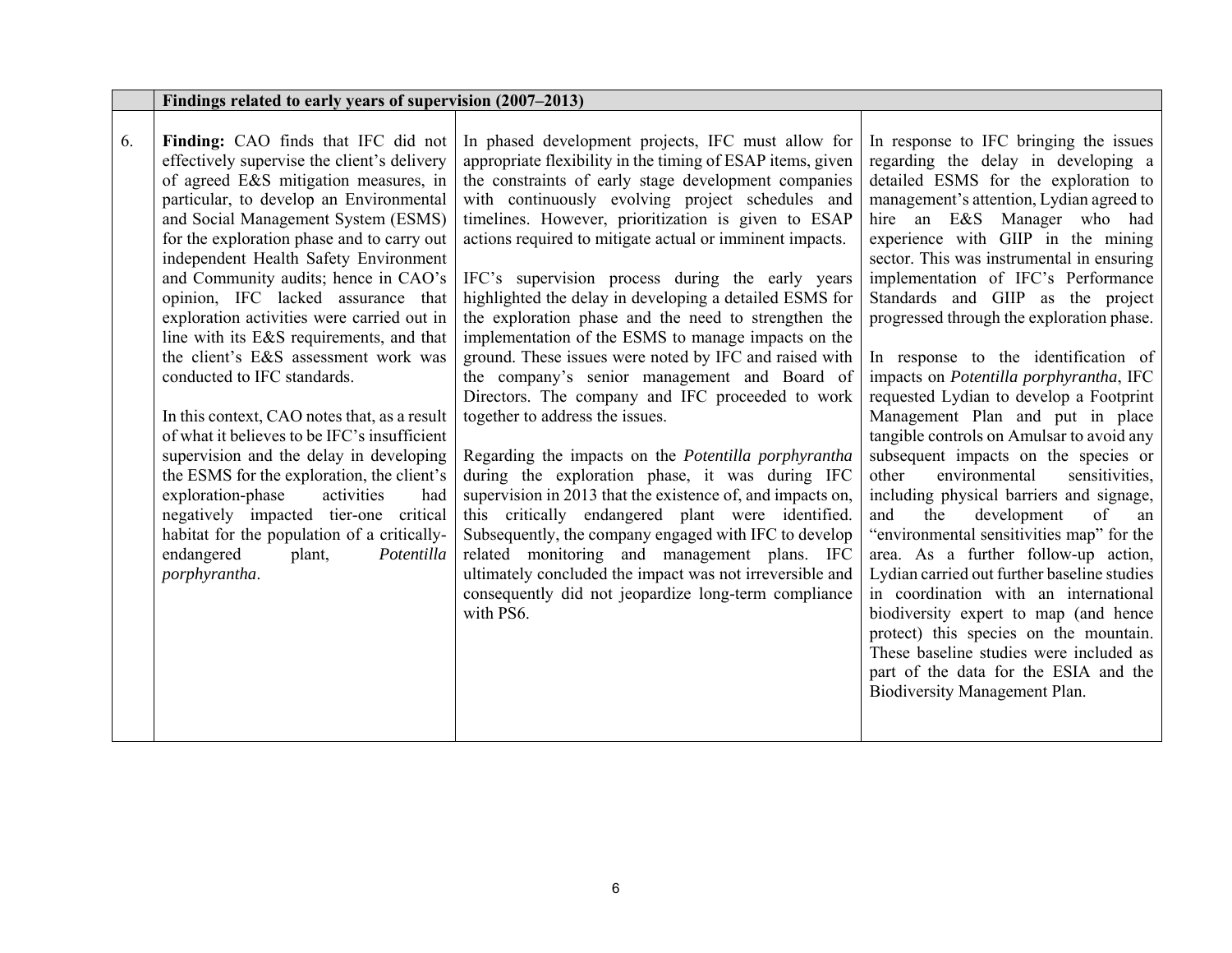|    |                                                                                                                                                                                                                                                                                                                                                   | Findings related to later years of supervision and development of ESIA (2013-2016)                                                                                                                                                                                                                                                                                                                                                                                                                                                                                                                                                                                                                                                                                                                                                                                                                                                                                                                                      |                                                                                                                                                                                                                                                                                                                                                                                                                                                                                                               |
|----|---------------------------------------------------------------------------------------------------------------------------------------------------------------------------------------------------------------------------------------------------------------------------------------------------------------------------------------------------|-------------------------------------------------------------------------------------------------------------------------------------------------------------------------------------------------------------------------------------------------------------------------------------------------------------------------------------------------------------------------------------------------------------------------------------------------------------------------------------------------------------------------------------------------------------------------------------------------------------------------------------------------------------------------------------------------------------------------------------------------------------------------------------------------------------------------------------------------------------------------------------------------------------------------------------------------------------------------------------------------------------------------|---------------------------------------------------------------------------------------------------------------------------------------------------------------------------------------------------------------------------------------------------------------------------------------------------------------------------------------------------------------------------------------------------------------------------------------------------------------------------------------------------------------|
| 7. | Finding: CAO finds that IFC's<br>supervision of the ESIA process in<br>relation to potential impacts of the project<br>on Jermuk's brand as a resort town was<br>not commensurate with the risk.                                                                                                                                                  | The ESIA concluded that there were no significant<br>project-related impacts on Jermuk. It did include an<br>assessment of the impacts on the town related to the<br>company workers' accommodation plans and foresaw<br>that the majority of the workers would be housed at the<br>mine site, while a smaller portion of Lydian's employees<br>would be housed in a refurbished hotel in Jermuk.<br>IFC agrees that the potential impact of the mine on<br>Jermuk's "brand" as a resort town had not been fully<br>considered as part of the ESIA. IFC does not believe that<br>the potential impact on a "brand" based on a potential<br>change in public perceptions can be fully quantified in an<br>ESIA. However, IFC engaged with Lydian on this topic,<br>as described in the next column.                                                                                                                                                                                                                      | To assess potential impacts of the project<br>on Jermuk's "brand" as a resort town,<br>IFC engaged with Lydian to ensure<br>adequate attention was brought to<br>supporting the tourism sector through<br>their<br>communication<br>strategy,<br>engagement with local authorities and<br>community investment strategy. The<br>focus was on supporting tourism at the<br>municipal level, accompanied by an<br>independent third-party participatory<br>monitoring program of potential impacts<br>on water. |
| 8. | Finding: CAO finds that IFC lacks<br>assurance that project impacts on the<br>community of Gndevaz have been subject<br>to an integrated assessment that considers<br>"all relevant E&S risks and impacts" as<br>required by PS1 (para. 7). This is a<br>prerequisite for the development of<br>mitigation plans as required by PS1 (para<br>15). | IFC disagrees with CAO's assessment, which appears to<br>depart from a review of the adequacy of IFC's procedural<br>and policy compliance and instead questions IFC's<br>professional judgement.<br>The ESIA for the project was developed by a reputable<br>international consultancy company and reviewed by an<br>independent consultant and by IFC. The review<br>concluded that the ESIA was in compliance with IFC's<br>Performance Standards. We note that CAO also<br>acknowledges this in the report in the Executive<br>Summary.<br>It is IFC's professional judgement that the ESIA<br>sufficiently considered impacts on Gndevaz through an<br>integrated assessment considering the different types of<br>impacts from the point of view of the community. This is<br>reflected in several of the management plans, including<br>the Community Health Safety and Security Management<br>Plan, which addresses health, safety and security from a<br>community perspective. This is complementary to other | N/A                                                                                                                                                                                                                                                                                                                                                                                                                                                                                                           |